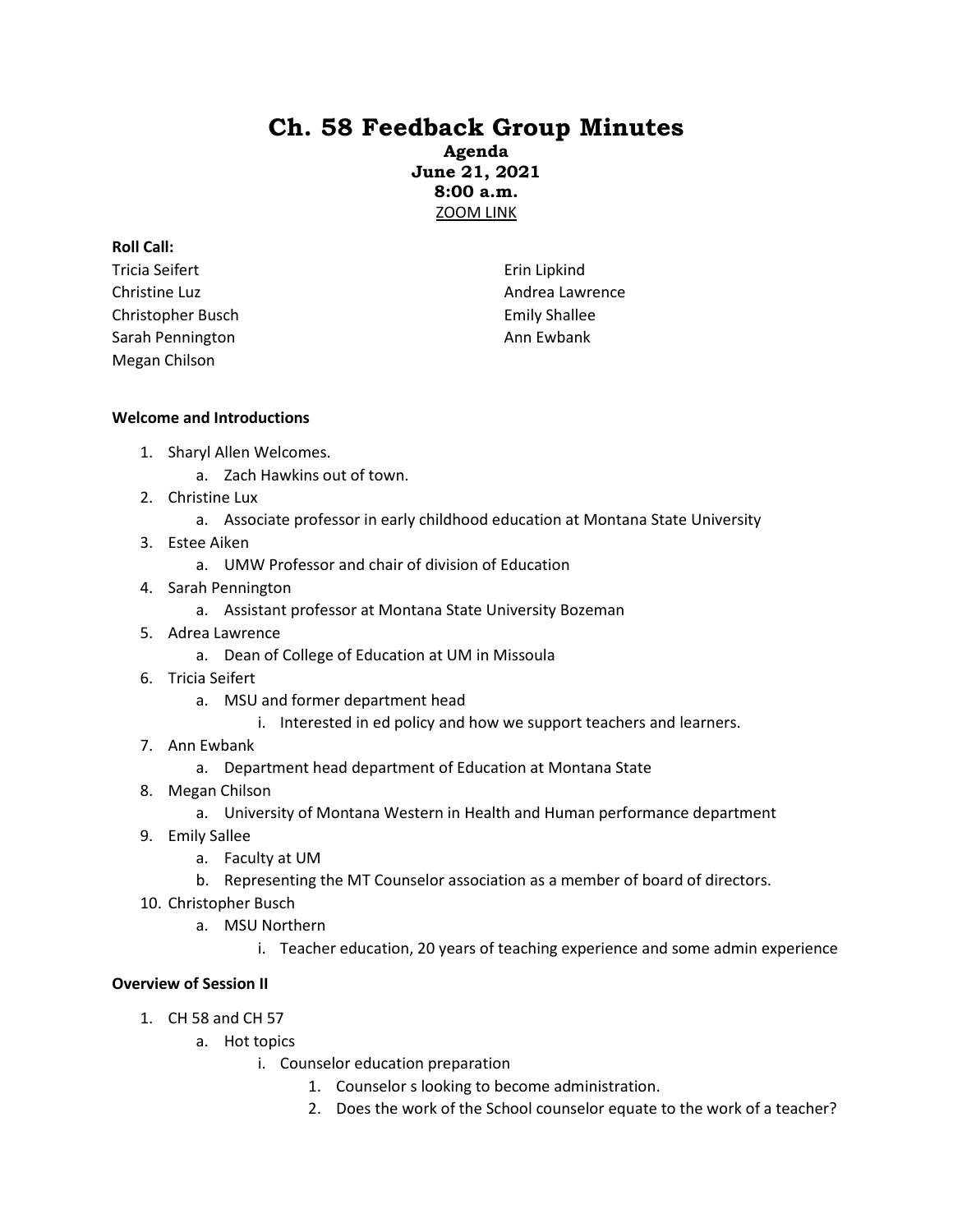- 3. Important to keep MT folks in MT.
	- a. Shortage happening in MT.
		- i. Emergency authorizations at the OPI 184 this year
			- 1. Prior year was 79 Emergency authorizations.
		- ii. Teachers placed in out of teacher assignments increased by 50%
			- 1. Principals are saying we don't have enough teacher capacity to meet the needs
				- a. Its exacerbated by COVID

# **Reflections of important topics**

- 2. CH 58
	- a. What would a quality educator prep program look like?
		- i. Develop foundation of pedagogy.
			- 1. Teaching preservice teachers, the skills to teach content at various grade levels.
				- a. Prob now is the role and direction the curriculum has gone.
					- i. Many states have gone towards a more scripted format.
						- 1. Not pedagogy, just a tool
						- ii. Teachers are the center of the learning experience.
							- 1. Create and modify learning experience for each child in the classroom.
		- ii. Diverse field experience early and sustained experience
			- 1. Students who get to get in field as early as freshman year.
				- a. Those experiences play large part in their educational career.
					- i. Social emotional needs
					- ii. Cognitive development
					- iii. And all other domains
		- iii. P20 orientation in MSU University and Department
			- 1. How PK-12 are part of the education program in MT
				- a. Cannot teach teachers without the beneficial partnerships and constant communication with the field.
					- i. What we do on university side is beneficial for MT Schools.
			- 2. Could keep students for 10 years and still not teach them all they needed to know.
				- a. ARM that requires school Trustees to set up mentoring and induction program that is an unfunded mandate.
				- b. Teacher prep are not folding into structured programs.
		- iv. Value in coaching
			- 1. Not just cooperating teachers but also EPP
			- 2. Fuse and toggle together the coursework and field experience that students have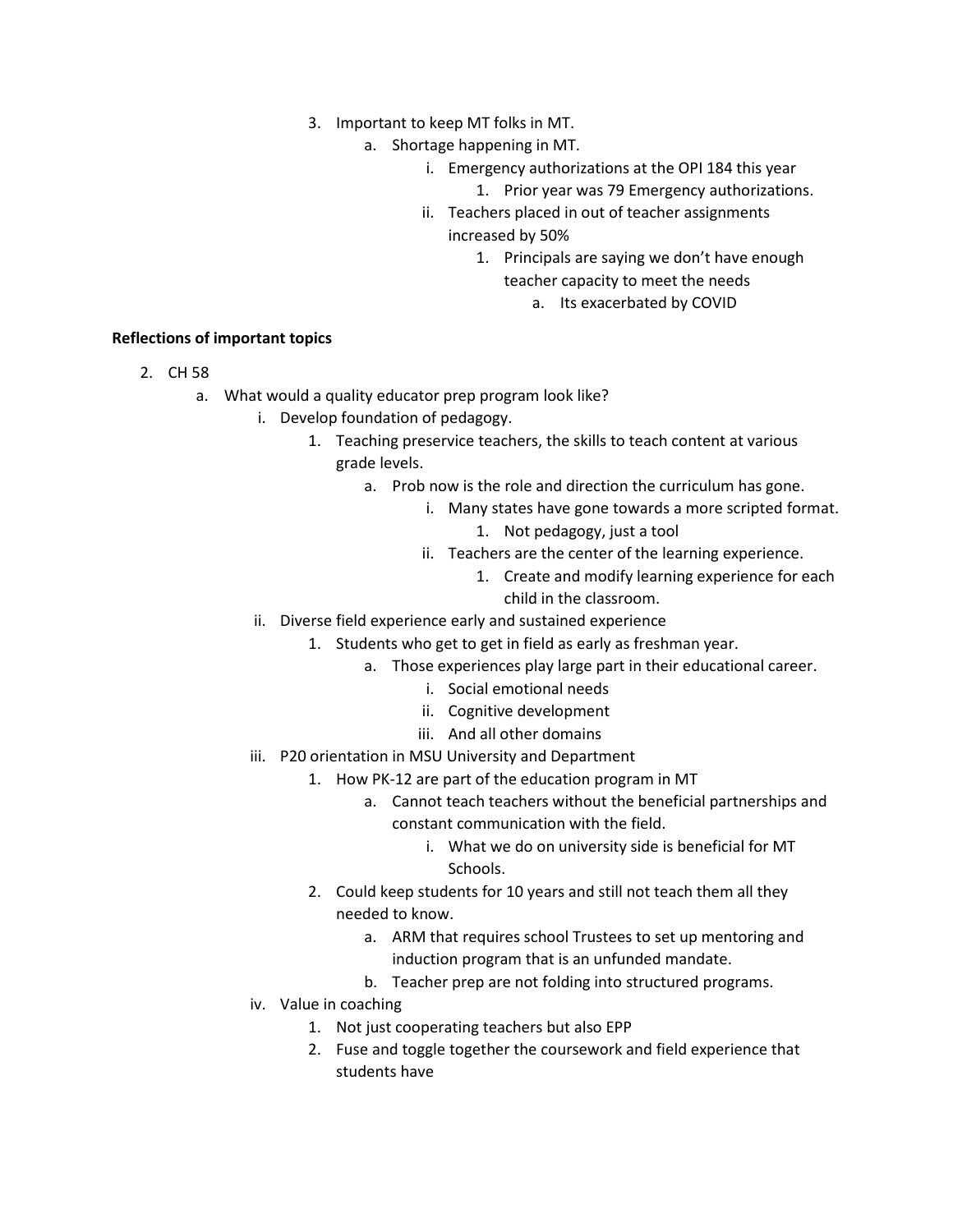- v. Quality EPP adjusts the needs of the Whole child so students are student ready on day one.
	- 1. Students are never going to have everything they need.
		- a. Helping stud understand the learners they will be working with
	- 2. Quality EPP prepares teaches to be lifelong learners and how to address the Whole child.
- vi. Relationship relationship relationship
	- 1. "Kids don't care what you know till they know that you care."
		- a. Can be content experts but if you cannot connect with teachers, it does not work.
		- b. Teachers need to like working with kids.
- vii. Constitutional mandate in article X
	- 1. Education system is established to address the full potential of each individual person.
		- a. Personalizing learning for kids
		- b. Learning experience for each child
			- i. We do have the tools and ability to meet each child where they are at
		- c. Teachers entering have the skillset and pedagogical set of tools.
			- i. Are we creating the mindset and the culture of continues learning?
		- d. If you can keep a teacher for 5 years
			- i. More likely to keep for a career.
			- ii. Second career teachers
				- 1. Troops to teachers is no longer.
					- a. Teach America
		- e. Not a single person mentioned content.
			- i. Of all the demands of a teacher today, how do we ensure quality.
			- ii. What are we doing to ensure quality in the field?
				- 1. Growth mindsets
					- a. What does Educator Prep need in their wheelhouse?
- viii. Classroom management seems to be something students are weak in
	- 1. In preparation for accreditation
		- a. Classroom management is not really mentioned in 58.
			- i. National standards do speak on it though.
				- 1. Work done through cedar department and big sky 5.
					-
					- a. How are you addressing management?
						- i. Promote Relationships
						- ii. Hard to see a managed classroom but you can see relationships.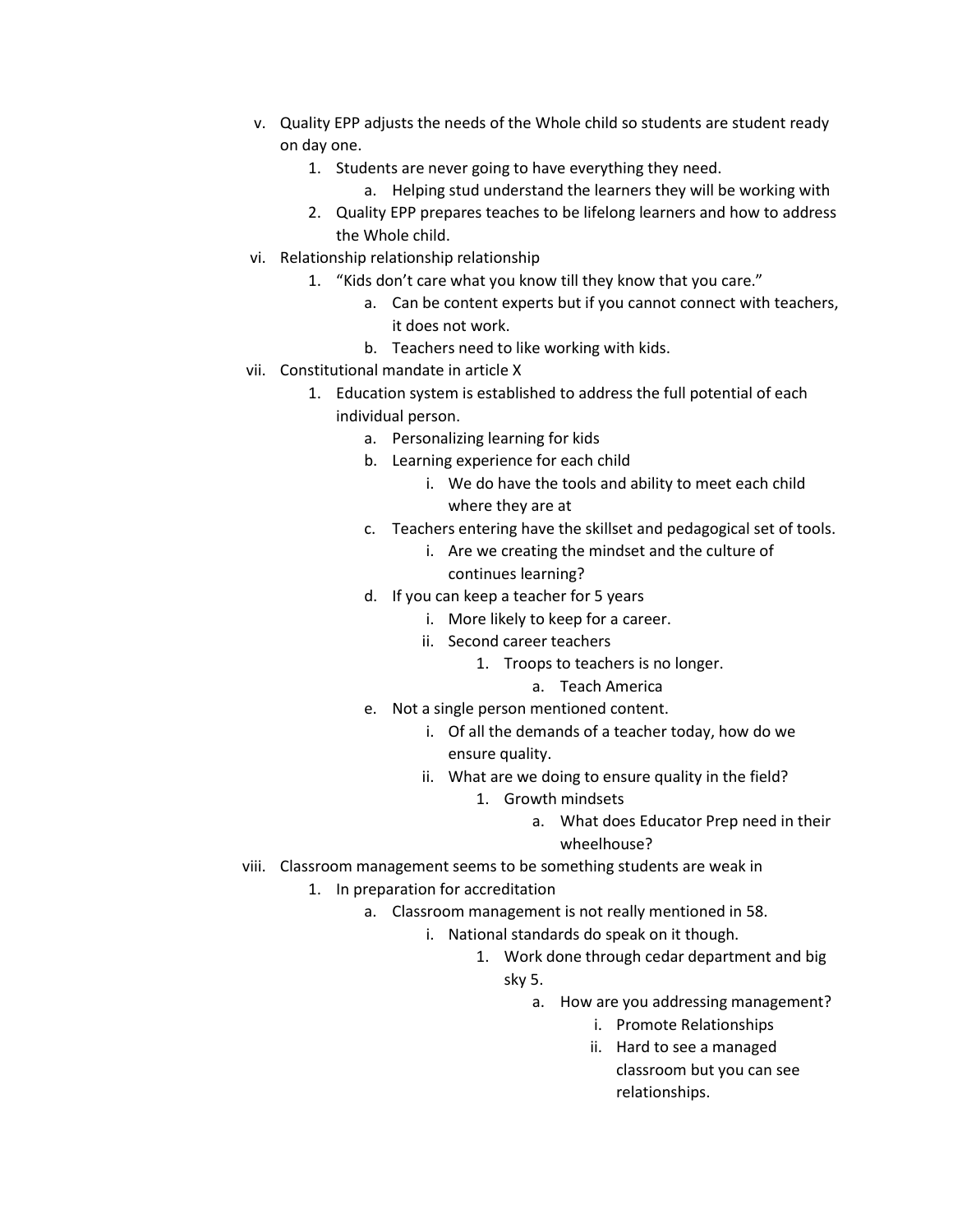- ix. Aspect of Time
	- 1. Something that comes up a lot.
		- a. Content areas
			- i. Classroom management
			- ii. Curriculum design
			- iii. Methods
		- b. Students are thinking they do not understand how to put it all together.
			- i. School fucuses on one at a time not stacked on top of each other.
				- 1. Standards
				- 2. Curriculum use
				- 3. Lesson pacing guides
			- ii. But WAIT
				- 1. We're supposed to be making relationships while doing all of this.
			- iii. Conflicting style
				- 1. First two weeks
					- a. Hit the books.
					- b. Vs. building relationships
				- 2. Admin saying no way you can spend the first two weeks on just relationships and

management.

- c. Counselor to admin
	- i. Leader of campus
		- 1. Counselor is the emotional leader.
			- a. Could be a good option.
- 2. Basic behavior
	- a. How trauma shows up in the classroom
		- i. How to be engaged and not just reactive
			- 1. Often a missing piece
- 3. Indian Student Achievement Director
	- a. What needs to look different in Education?
		- i. Until we can address the behaviors that have become part of our culture.
			- 1. Family member gets raped.
			- 2. Children are stolen
		- b. Mandate for tribal cultures to be infused.
		- c. 58 high priority Indian Education Advisory Counsel
			- i. To get more depth in the students
				- 1. 11% of population
			- ii. Grants to work with school districts.
				- 1. Usually to work with 11% that are generally 100% poverty.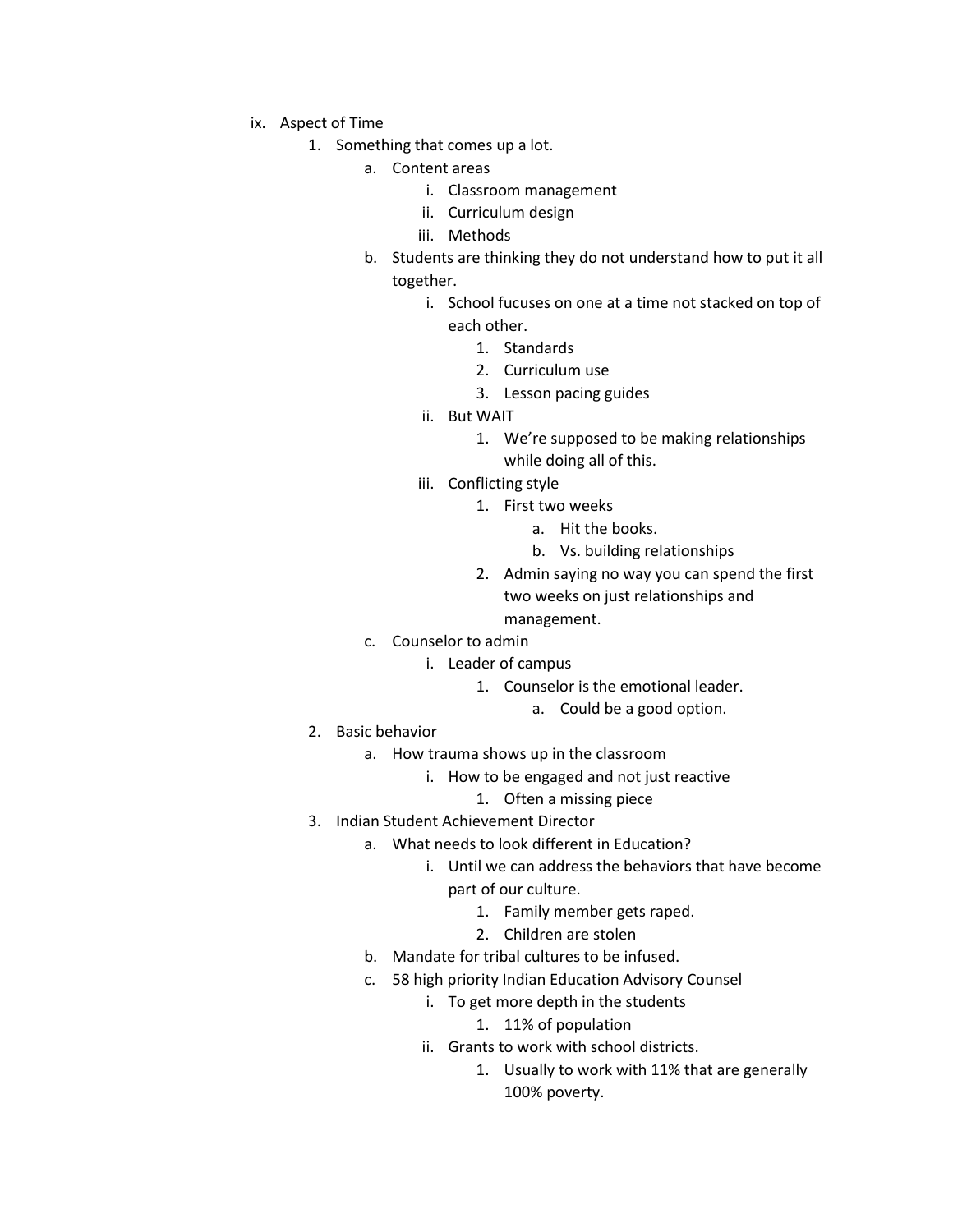- 2. How we address:
	- a. The whole child
	- b. Trauma
	- c. Building relationships
- 4. Legislative changes
	- a. Community based treatment services
		- i. From DPHHS to OPI
			- 1. New federal ground and will need lots of help
	- b. Language and cultural preservation of tribes
		- i. Department of Commerce to OPI
			- 1. EPP and how students entering K12 have solid foundation in all students they will be serving.
- 5. Cedar Grant work to arrive at Info Graphic shared with group
	- a. What should our completers be able to know and do
	- b. Cedar work OSEP Grant
		- i. Work with teachers to be able to teach students of all ability levels.
		- ii. University of Florida
	- c. Big Sky 5
		- i. Started with 19 high leverage practices.
			- 1. Stake holders suggested 5 to focus on
				- a. Leaves 14 that would fall within induction.
					- i. Unfortunate to think of Teacher
					- preparation as terminal.
			- 2. OPI HUB module that hosts the 5.
- 3. In Rural Schools the OO license
	- a. Curriculum from K-8
		- i. A lot of Pre Teaching experience required
			- 1. More than they already have
			- 2. To feel versatile to go from K to 8
				- a. Even if they don't already have the knowledge already they can learn them because they have the tools to do so.
- 4. Gifted Education was not put into 58
	- a. Gifted students deserve to learn something new every day.
		- i. Feels it is politicized.
		- ii. New legislation that needs to be focused on
		- iii. Omitting language does not service the situation.
			- 1. Twice exceptionality
				- a. Cross between gifted ed and special ed services
	- b. The mandate should cover gifted students.
		- i. Meeting the full education experience of EACH person
			- 1. Includes each person.
- 5. Student teaching experience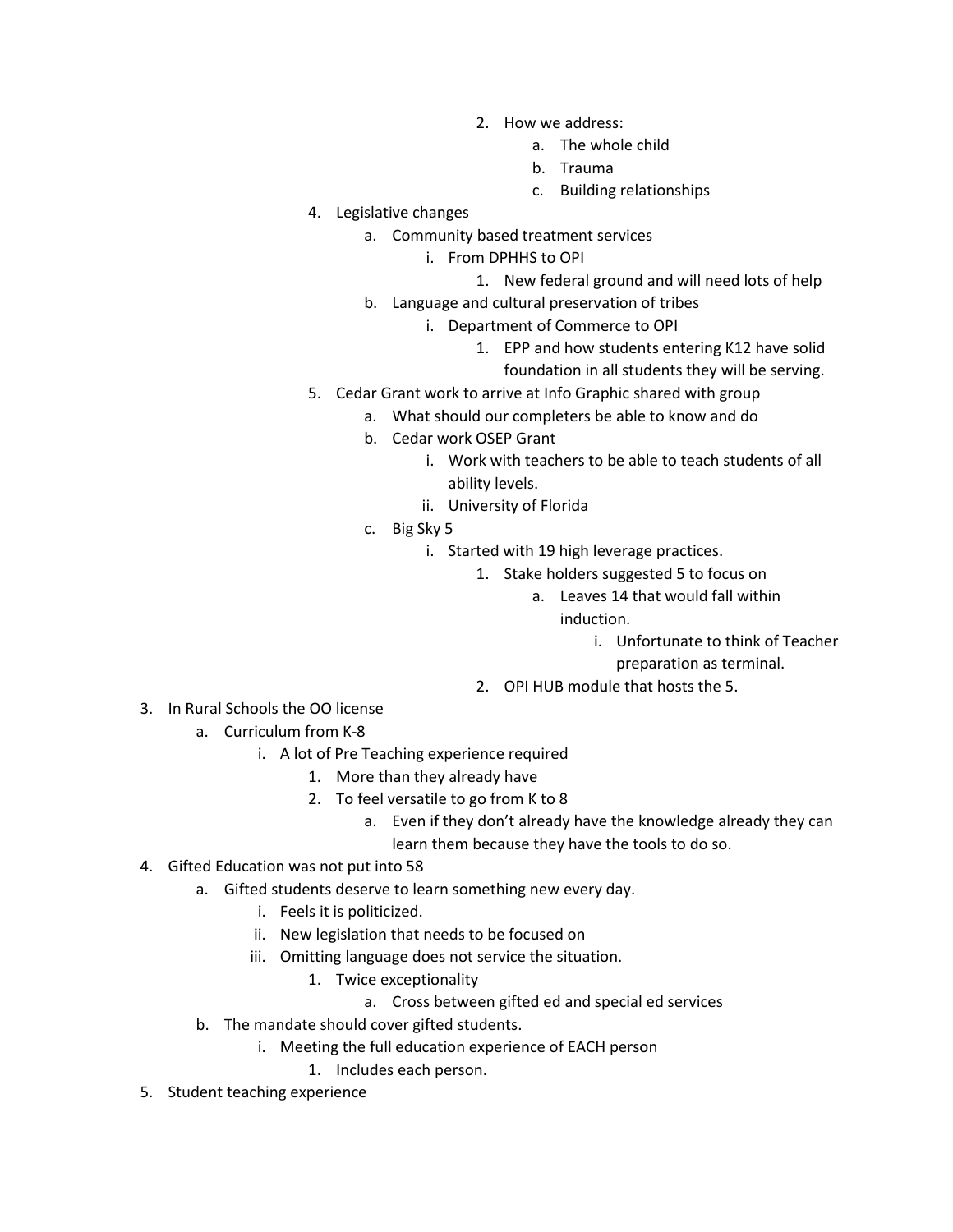- a. One year student teaching experience in North Carolina
	- i. Some seminars and other courses
		- 1. To meet demands
	- ii. One year was paramount for students.
		- 1. Much different outcomes than 12-16 weeks
			- a. Almost like an advanced induction program
			- b. 5<sup>th</sup> year of college was student teaching.
			- c. Students are feeling burned out before they even get into the profession.
			- d. Practicum three course is with a teacher (Christopher Busch)
			- e. Cannot teach them everything. So, what do we teach them?
				- i. Negotiate what they need to learn.
					- 1. Situated learning experience.
					- 2. Integration of situation learning experience in the content.
			- f. Paid student teaching experience?
				- i. Unpaid is traditional.
					- 1. Unpaid internship seems to be a way of the past.
				- ii. Red tape will need to be managed.
					- 1. Schools paying student teachers.
						- a. Who is in control of what the school needs?
					- 2. Goal is to get credential first.
						- a. Prepare for career not just first year or two.
		- 2. Attrition rate of novice teachers
			- a. Training quality teachers that stay for more than a couple of years
			- b. What would it look like to create a fifth year?
				- i. Ideas around supporting teachers while in their first year.
			- c. Does it need to be either or?
				- i. Some students teach that turn into permanent situation.
					- 1. Absolutely observing then gradually growing into more responsibility
					- 2. Schools are asking for student teachers they could then offer a permanent position to
					- 3. There are states that require a master's degree in rapid succession of their bachelor's degree.
					- 4. Young adults learning to become an adult while also teaching students and the stress of the deadlines.